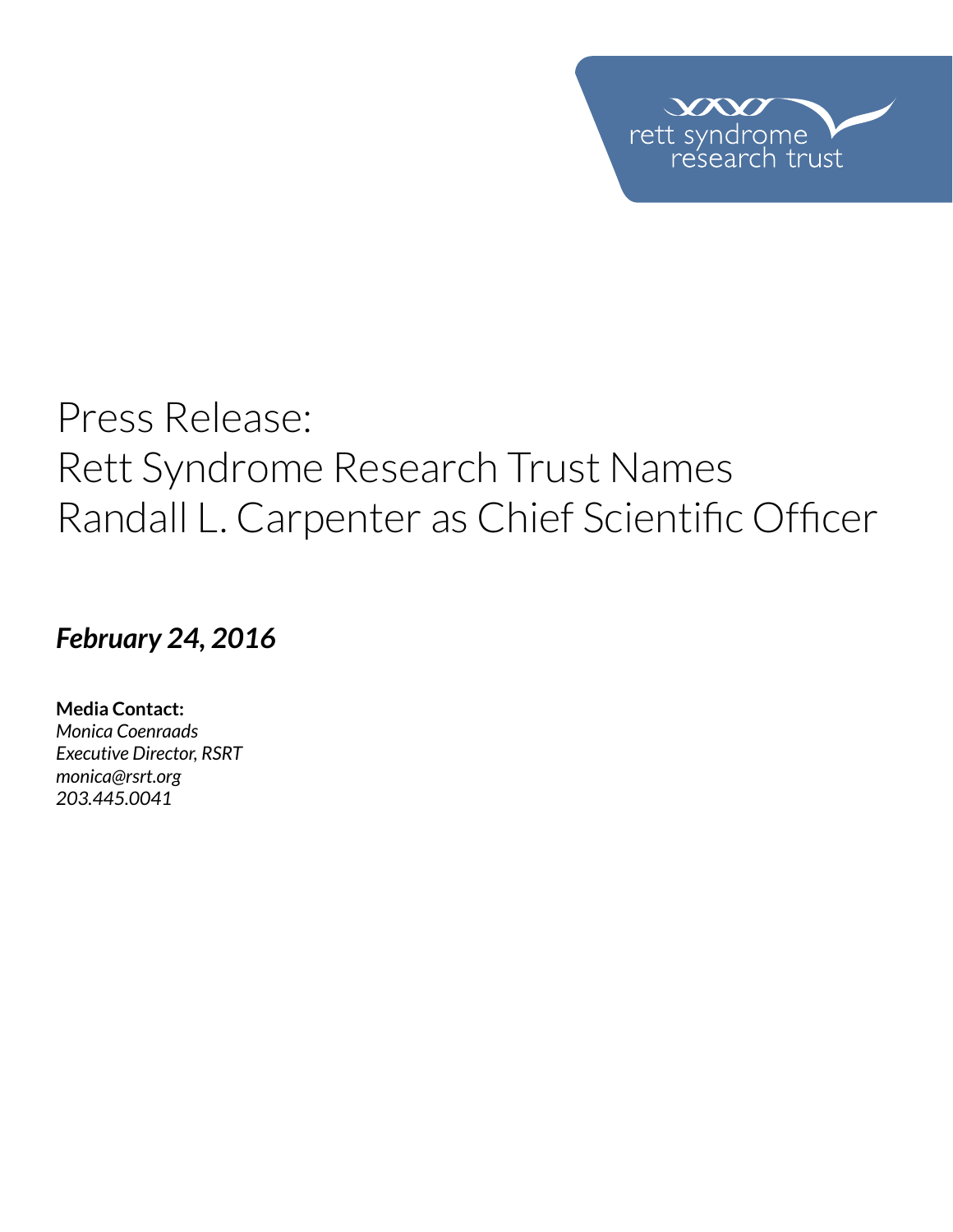# Rett Syndrome Research Trust Names Randall L. Carpenter as Chief Scientific Officer



The Rett Syndrome Research Trust (RSRT) is delighted to announce that Randall L. Carpenter is joining the organization in the role of Chief Scientific Officer. In this newly created position, Dr. Carpenter, who will start on March 1, will be responsible for accelerating the translation of basic science discoveries into medications that will profoundly improve the lives of individuals with Rett Syndrome and MECP2 disorders. *"Every decision we make at RSRT,"*  states its co-founder and Executive Director Monica Coenraads, *"is made with one goal in mind – healing our children as fast as we can. Having Randy on board will dramatically expedite this goal."* 

Dr. Carpenter begins his work at RSRT at a very exciting time for Rett Syndrome research. The field has seen explosive growth in the last fifteen years. Tenacious work has uncovered a rich array of potential drug targets including strategies that target the root cause of the disorder. These successes have shone a spotlight on Rett and have incited considerable attention on the disorder from both pharmaceutical and biotech companies. With the foundation laid, much of it with RSRT funding, it's time to translate the discoveries from lab to clinic.

Neither the FDA nor its European equivalent, the EMA, have ever approved a drug for Rett Syndrome. Successful drug approval will require defining a regulatory pathway that includes the identification and adoption of clear outcome measures for clinical trials. Importantly, the pathway will also elucidate clinical trial designs that take into account the rare nature of the disorder and the challenge of broad symptom variability. Educating the FDA about the severity of the disorder and its debilitating symptoms is also crucial. Defining such a regulatory pathway will require an intense and thoughtful initiative that will engage Rett clinicians and scientists, industry, investors, NIH, FDA and affected families.

With the ideal mix of drug development skills and translational medicine experience, Dr. Carpenter is well positioned to lead such an initiative. His over 30 years of experience in the pharmaceutical and biotechnology industries include roles as Co-Founder, President and CEO of Seaside Therapeutics; President and CEO of Sention; VP of Clinical Research & Development and Regulatory Affairs at Adolor Corporation and a member of Astra Pain Control's Global Therapeutic Area Team.

While in industry Dr. Carpenter led translational medicine teams responsible for eight successful IND (investigational new drug) submissions to the FDA and dozens of clinical trials. Dr. Carpenter's experience with the EMA and undertaking clinical trials in Europe will be very useful.

Beyond defining the regulatory pathway Dr. Carpenter will manage RSRT's growing research portfolio, prioritize existing and new opportunities in academia and industry, and develop strategies to address research knowledge gaps.

Dr. Carpenter currently serves on the External Advisory Board for the Translational Neuroscience Center at Boston Children's Hospital, the Scientific Advisory Board of EU-AIMS, and the Board of Directors of Forum Pharmaceuticals. He recently completed a 4-year term as a member of the National Advisory Mental Health Council.

You can view his *[profile page](http://reverserett.org/about-us/people/randall-carpenter/)* on our website.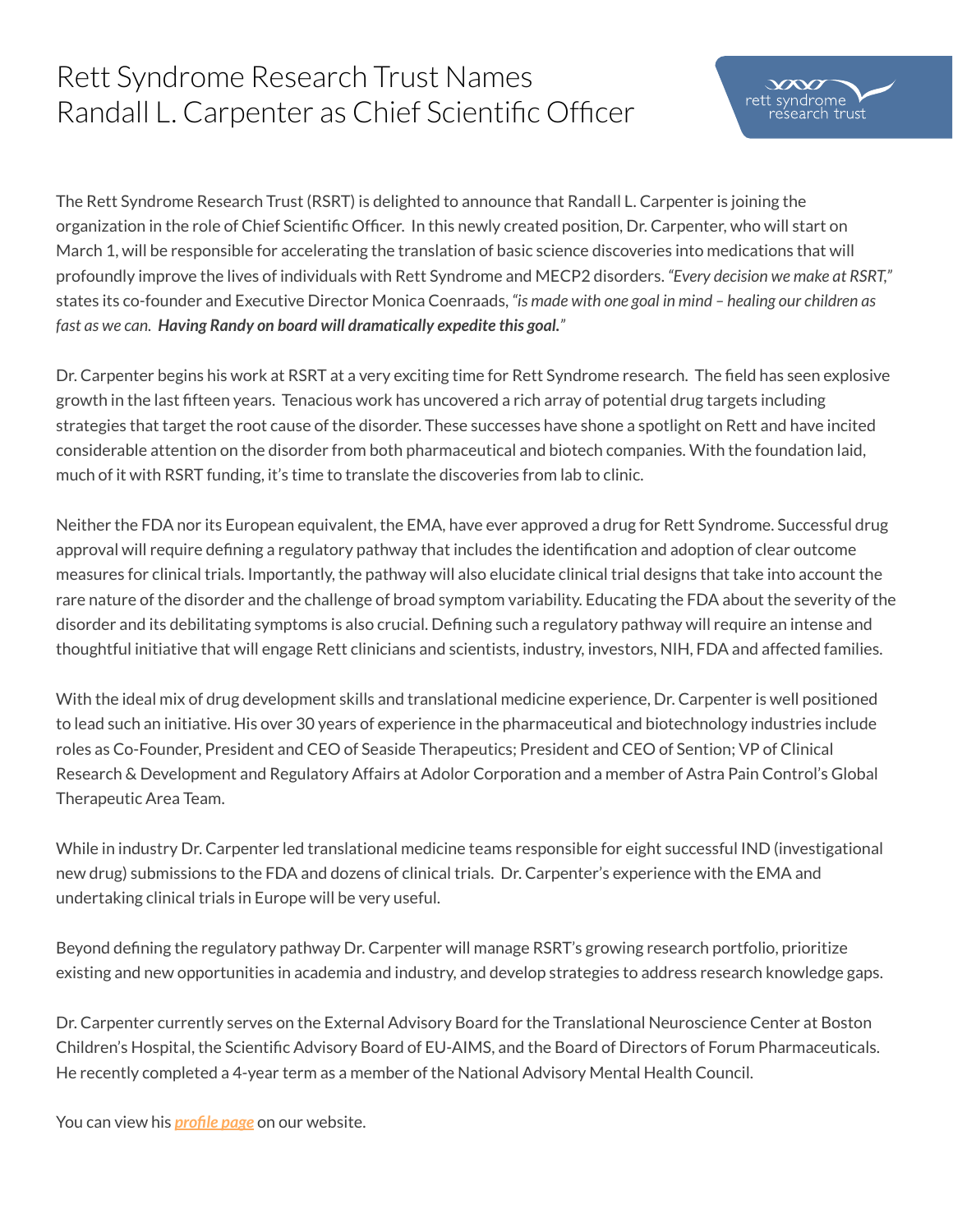# Rett Syndrome Research Trust Names Randall L. Carpenter as Chief Scientific Officer

*"I've known Randy for about a decade and have routinely gone to him for advice and brainstorming. I could not be happier that he will now be focused exclusively on Rett and MECP2 disorders. Having spent eight years as CEO of a company developing treatments for Fragile X, Randy understands the challenges of working in the neurodevelopmental space and has the skillset and urgency to lead the Rett community through the important next phase. I look forward to working closely with him on behalf of every child and adult suffering with Rett and MECP2 disorders."*

 $\chi$ rett syndrome esearch trust

#### Monica Coenraads *Executive Director, RSRT*

*"Decades of progress in genetics and fundamental neurobiology have produced technologies enabling research that, for the first time, provide insights for developing therapeutics that specifically target the molecular mechanisms underlying Rett Syndrome. I am thrilled to join RSRT during this auspicious moment in time, and look forward to helping Monica leverage the strong relationships already established with numerous stakeholders, establish new innovative collaborations and rapidly facilitate progress in translational medicine."* 

### dr. randall carpenter *Chief Scientific Officer, RSRT*

*"Late last year Monica came to the board with a recommendation and plan for hiring a CSO. We recognized that with increased industry interest and a growing number of drug targets the stakes were getting higher and the time was right. RSRT undertook an extensive search and we are delighted that it ended with Randy joining our team. The combination of Monica's passion and knowledge of the Rett field and Randy's experience will make for a formidable partnership."* 

### TONY SCHOENER *Chairman of the Board, RSRT*